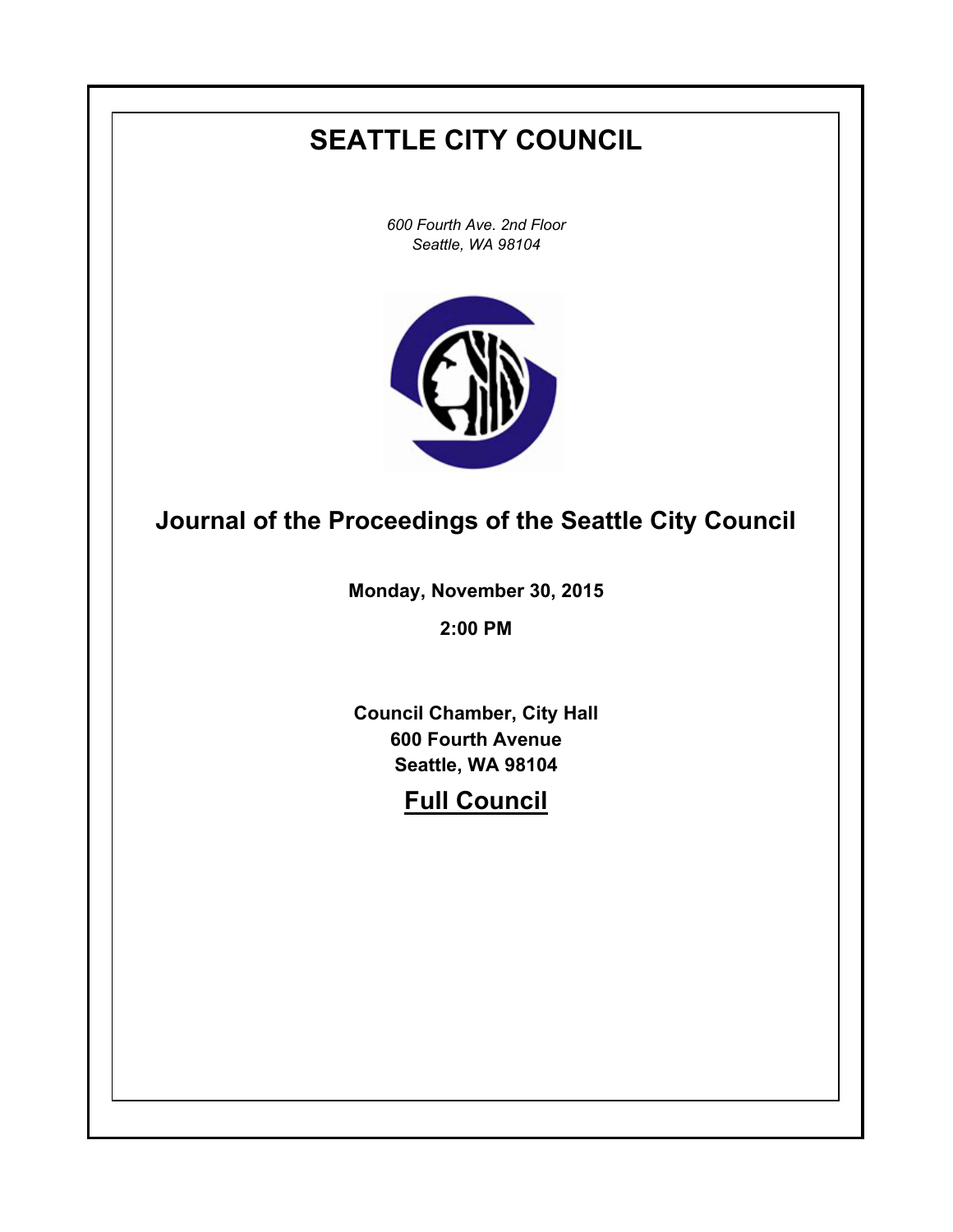# **A. CALL TO ORDER**

The City Council of The City of Seattle met in the Council Chamber in City Hall in Seattle, Washington, on November 30, 2015 pursuant to the provisions of the City Charter. The meeting was called to order at 2:00 p.m., with Council President Burgess presiding.

## **B. ROLL CALL**

Present: 8 - Burgess, Bagshaw, Godden, González, Harrell, Licata, O'Brien, Rasmussen

**Excused:** 1 - Sawant

## **C. ADOPTION OF INTRODUCTION AND REFERRAL CALENDAR**

[IRC 41](http://seattle.legistar.com/gateway.aspx?m=l&id=/matter.aspx?key=3453) **November 30, 2015**

# **Motion was made, duly seconded and carried, to adopt the proposed Introduction and Referral Calendar by the following vote:**

In Favor: 8 - Burgess, Bagshaw, Godden, González, Harrell, Licata, O'Brien, Rasmussen

**Opposed:** None

## **D. APPROVAL OF THE AGENDA**

Motion was made, duly seconded and carried, to adopt the proposed Agenda.

## **E. APPROVAL OF THE JOURNAL**

[Min 46](http://seattle.legistar.com/gateway.aspx?m=l&id=/matter.aspx?key=3334) **November 9, 2015**

**Motion was made, duly seconded and carried, to adopt the proposed Minutes by the following vote, and the President signed the Minutes:**

In Favor: 8 - Burgess, Bagshaw, Godden, González, Harrell, Licata, O'Brien, Rasmussen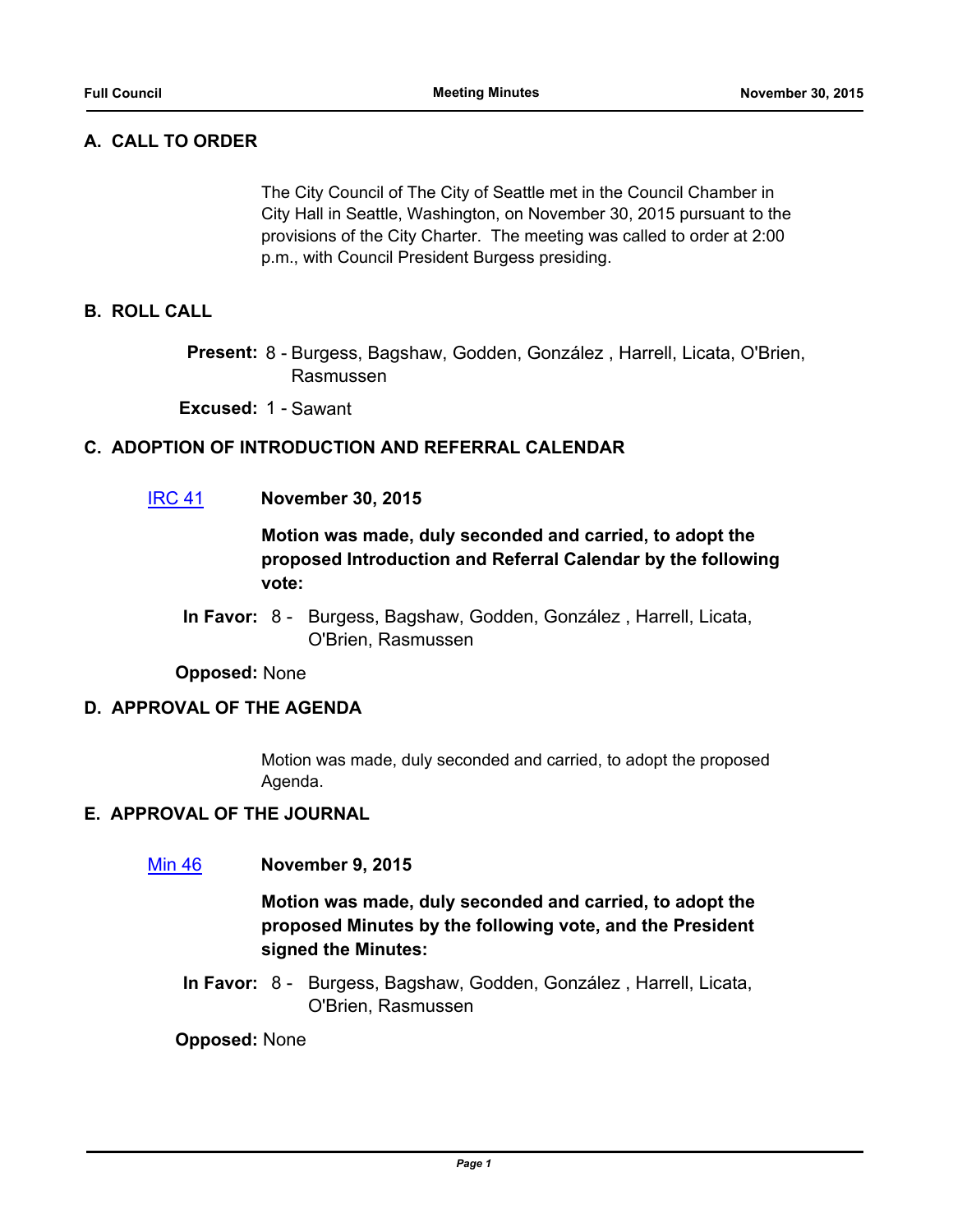#### [Min 47](http://seattle.legistar.com/gateway.aspx?m=l&id=/matter.aspx?key=3448) **November 16, 2015**

**Motion was made, duly seconded and carried, to adopt the proposed Minutes by the following vote, and the President signed the Minutes:**

In Favor: 8 - Burgess, Bagshaw, Godden, González, Harrell, Licata, O'Brien, Rasmussen

**Opposed:** None

## **F. PRESENTATIONS**

There were none.

#### **G. PUBLIC COMMENT**

Alex Zsimerman addressed the Council regarding a non-Agenda item.

J.T. Cooke addressed the Council regarding Agenda item 7, Council Bill 118510.

Joan Paulson addressed the Council regarding Agenda item 5, Council Bill 118467.

Dick Schwartz addressed the Council regarding a non-Agenda item.

Ben Franz addressed the Council regarding Agenda item 5, Council Bill 118467.

#### **H. PAYMENT OF BILLS**

# [CB 118586](http://seattle.legistar.com/gateway.aspx?m=l&id=/matter.aspx?key=3446) **AN ORDINANCE appropriating money to pay certain audited claims and ordering the payment thereof.**

Motion was made and duly seconded to pass Council Bill 118586.

# **The Motion carried, the Council Bill (CB) was passed by the following vote, and the President signed the Bill:**

In Favor: 8 - Burgess, Bagshaw, Godden, González, Harrell, Licata, O'Brien, Rasmussen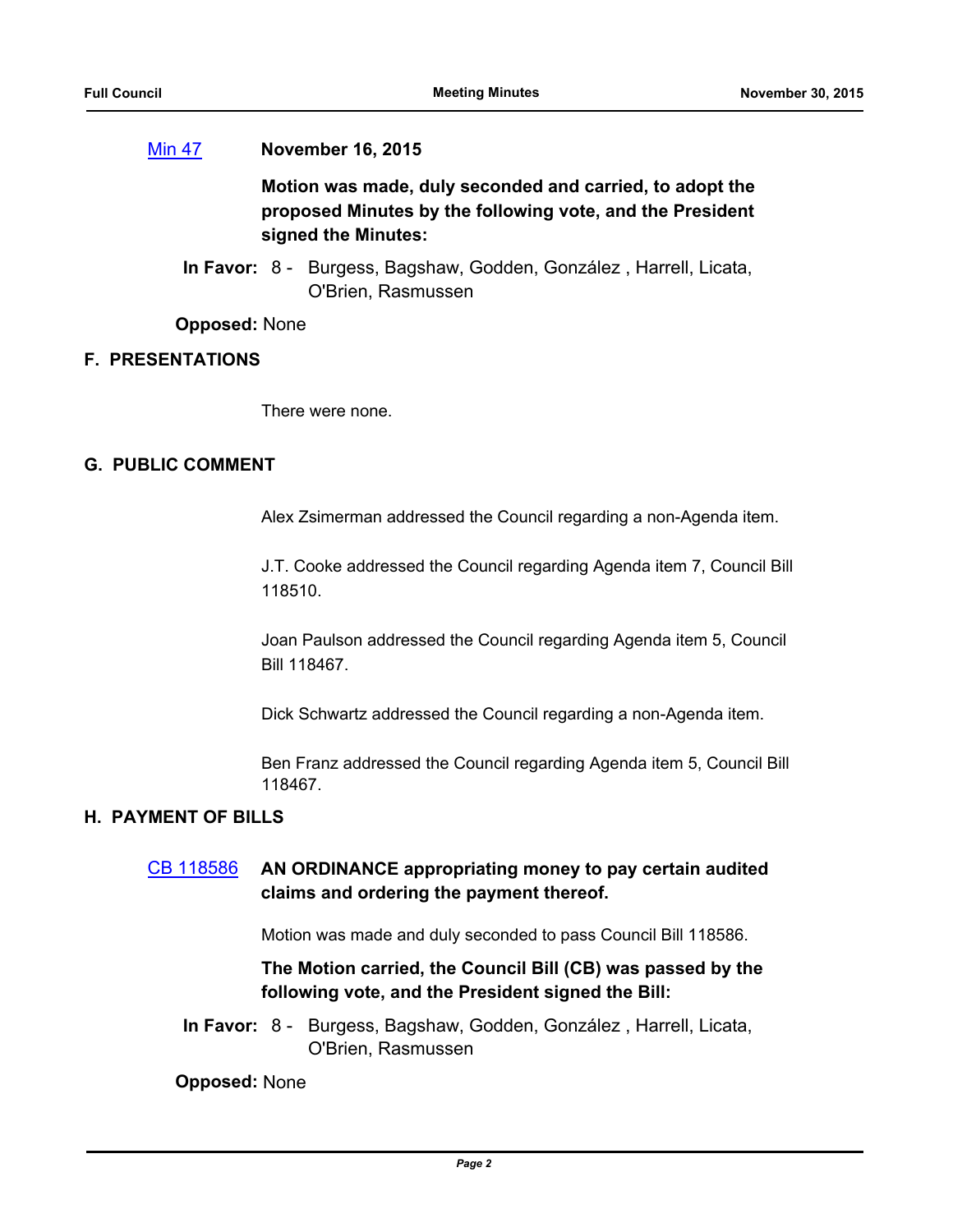### **I. COMMITTEE REPORTS**

#### **FULL COUNCIL**

**1.** [Res 31634](http://seattle.legistar.com/gateway.aspx?m=l&id=/matter.aspx?key=3422) **A RESOLUTION setting forth The City of Seattle's 2016 State Legislative Agenda.**

#### ACTION 1:

Motion was made and duly seconded to adopt Resolution 31634.

#### ACTION 2:

Motion was made by Councilmember Burgess, duly seconded and carried, to amend Resolution 31634, Exhibit 1, by substituting version 2 for version 1.

#### ACTION 3:

Motion was made and duly seconded to adopt Resolution 31634 as amended.

**The Motion carried, the Resolution (Res) was adopted as amended by the following vote, and the President signed the Resolution.**

In Favor: 8 - Burgess, Bagshaw, Godden, González, Harrell, Licata, O'Brien, Rasmussen

**Opposed:** None

## **SEATTLE PUBLIC UTILITIES AND NEIGHBORHOODS COMMITTEE**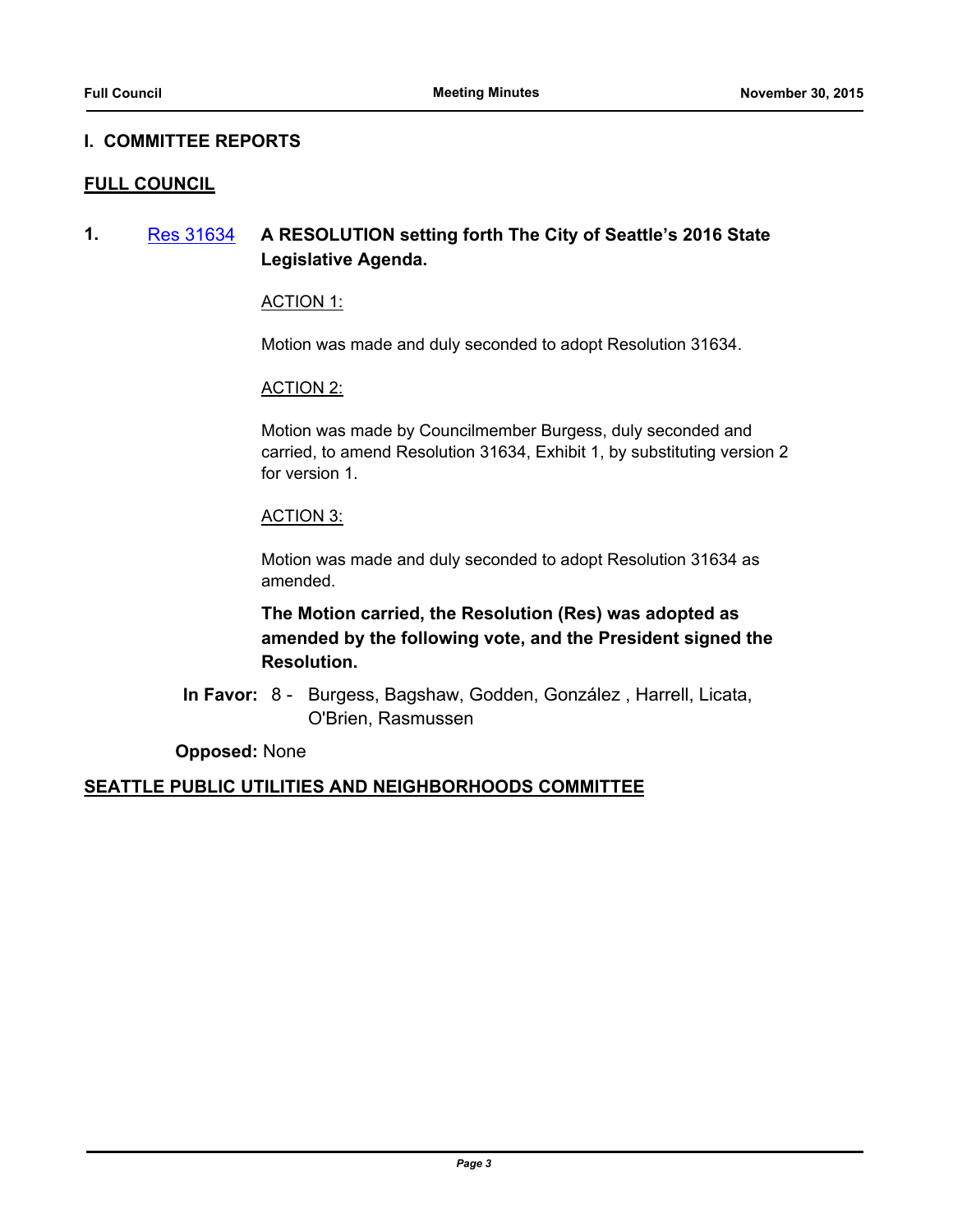**2.** [CB 118522](http://seattle.legistar.com/gateway.aspx?m=l&id=/matter.aspx?key=2867) **AN ORDINANCE relating to historic preservation; imposing controls upon the Pacific Science Center, a landmark designated by the Landmarks Preservation Board under Chapter 25.12 of the Seattle Municipal Code, and adding it to the Table of Historical Landmarks contained in Chapter 25.32 of the Seattle Municipal Code.**

> **The Committee recommends that Full Council pass the Council Bill (CB). In Favor: 2 - Bagshaw, Sawant Opposed: None**

**The Council Bill (CB) was passed by the following vote and the President signed the Bill:**

In Favor: 8 - Burgess, Bagshaw, Godden, González, Harrell, Licata, O'Brien, Rasmussen

#### **Opposed:** None

**3.** [CB 118447](http://seattle.legistar.com/gateway.aspx?m=l&id=/matter.aspx?key=2491) **AN ORDINANCE relating to historic preservation; imposing controls upon Town Hall Seattle (former Fourth Church of Christ, Scientist), a landmark designated by the Landmarks Preservation Board under Chapter 25.12 of the Seattle Municipal Code, and adding it to the Table of Historical Landmarks contained in Chapter 25.32 of the Seattle Municipal Code.**

> **The Committee recommends that Full Council pass the Council Bill (CB). In Favor: 2 - Bagshaw, Sawant Opposed: None**

# **The Council Bill (CB) was passed by the following vote and the President signed the Bill:**

In Favor: 8 - Burgess, Bagshaw, Godden, González, Harrell, Licata, O'Brien, Rasmussen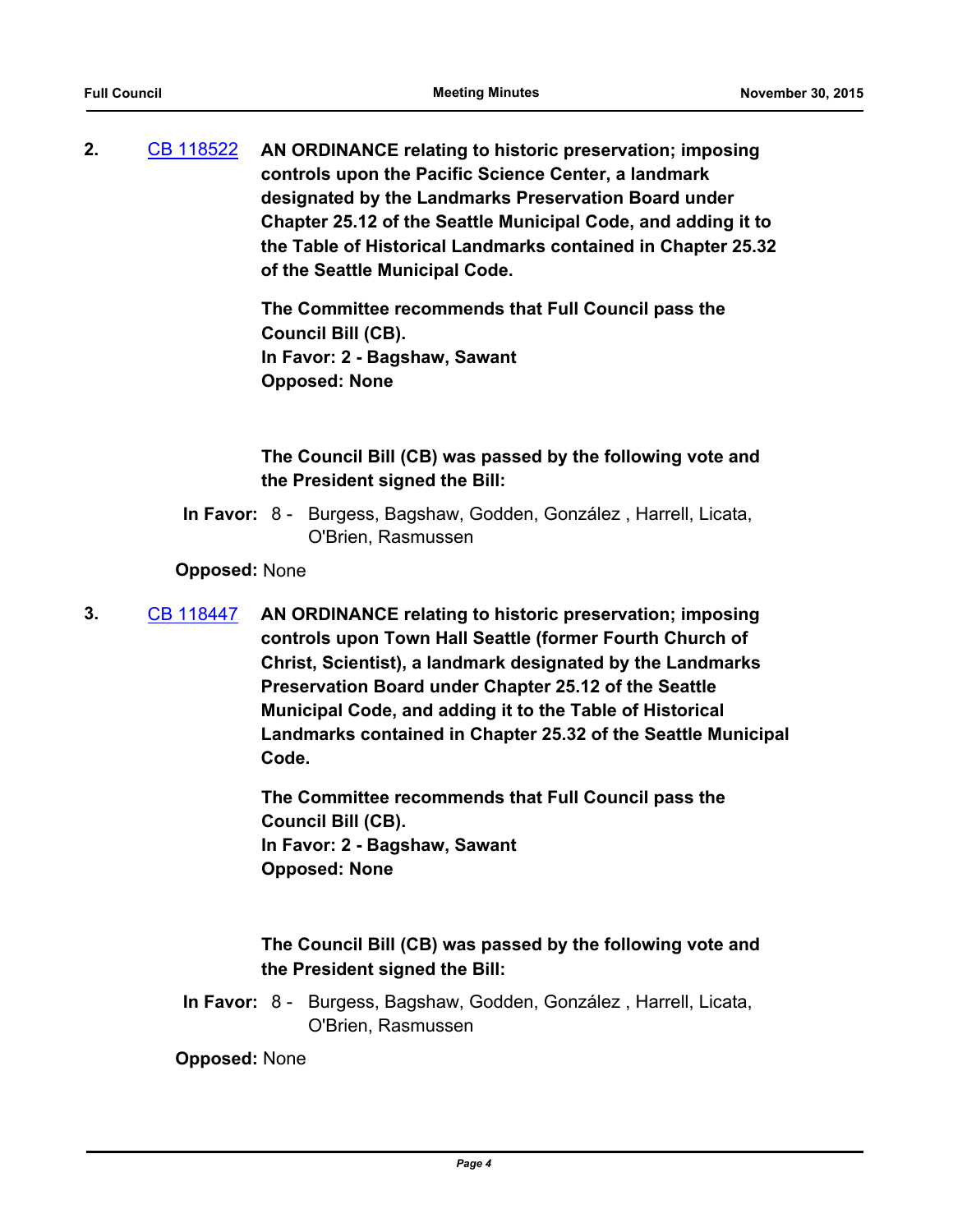**4.** [CB 118448](http://seattle.legistar.com/gateway.aspx?m=l&id=/matter.aspx?key=2493) **AN ORDINANCE relating to historic preservation; imposing controls upon the Schoenfeld Building, a landmark designated by the Landmarks Preservation Board under Chapter 25.12 of the Seattle Municipal Code, and adding it to the Table of Historical Landmarks contained in Chapter 25.32 of the Seattle Municipal Code.**

> **The Committee recommends that Full Council pass the Council Bill (CB). In Favor: 2 - Bagshaw, Sawant Opposed: None**

# **The Council Bill (CB) was passed by the following vote and the President signed the Bill:**

In Favor: 8 - Burgess, Bagshaw, Godden, González, Harrell, Licata, O'Brien, Rasmussen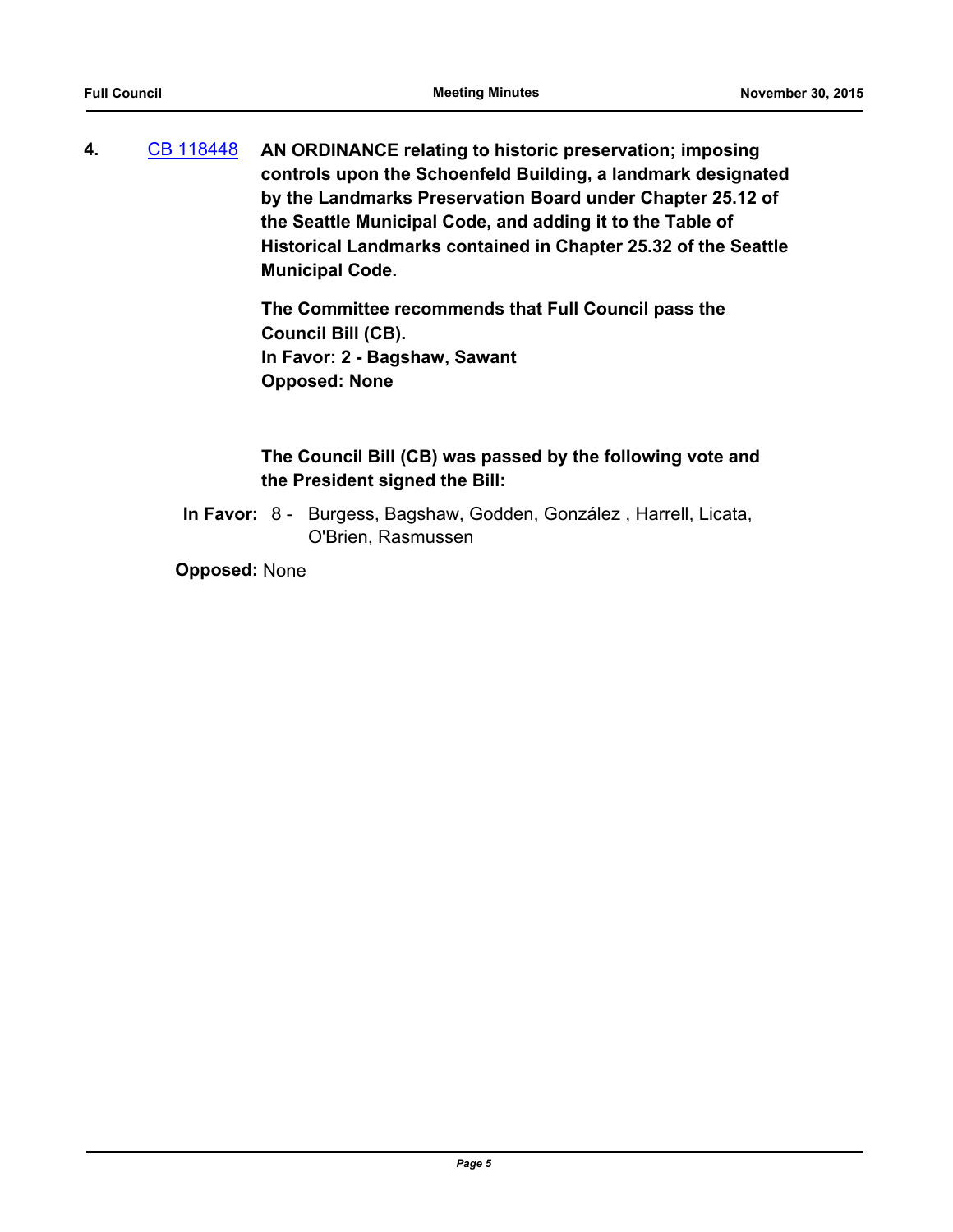**5.** [CB 118467](http://seattle.legistar.com/gateway.aspx?m=l&id=/matter.aspx?key=2766) **AN ORDINANCE relating to the Pike Place Market Historical Commission; amending Section 25.24.030 of the Seattle Municipal Code to revise the number, categories, and appointing authority for Commission positions; and making technical corrections.**

> **The Committee recommends that Full Council pass as amended the Council Bill (CB). In Favor: 3 - Bagshaw, Godden, Licata Opposed: None**

#### ACTION 1:

Motion was made by Councilmember Licata, duly seconded and carried, to amend Council Bill 118467, Sections 1 and 2, as shown in the underlined and strike through language below:

\*\*\*

Section 1. Transitory provisions. The membership of the Pike Place Market Historical Commission established pursuant to Section 25.24.030 of the Seattle Municipal Code shall be changed as follows:

A. One position is created that shall be appointed without regard to occupation or affiliation, and as defined by the Pike Place Market Historical Commission Guidelines;

B. The two positions occupied by representatives of the Seattle Chapter of the American Institute of Architects (AIA) shall be occupied by two architects, provided that the current members who are representatives of the AIA may continue in their current positions until the end of their terms and may be reappointed to the architect positions; and

C. One of the positions occupied by an owner of property within the Pike Place Market Historical District (Historical District) is eliminated, provided that the member who is a property owner whose term expires the latest in time shall occupy the position created in subsection 1.A of this ordinance as of the effective date of this ordinance.

Section 2. Section 25.24.030 of the Seattle Municipal Code, last amended by Ordinance 115958, is amended as follows:

## **25.24.030 Commission created.**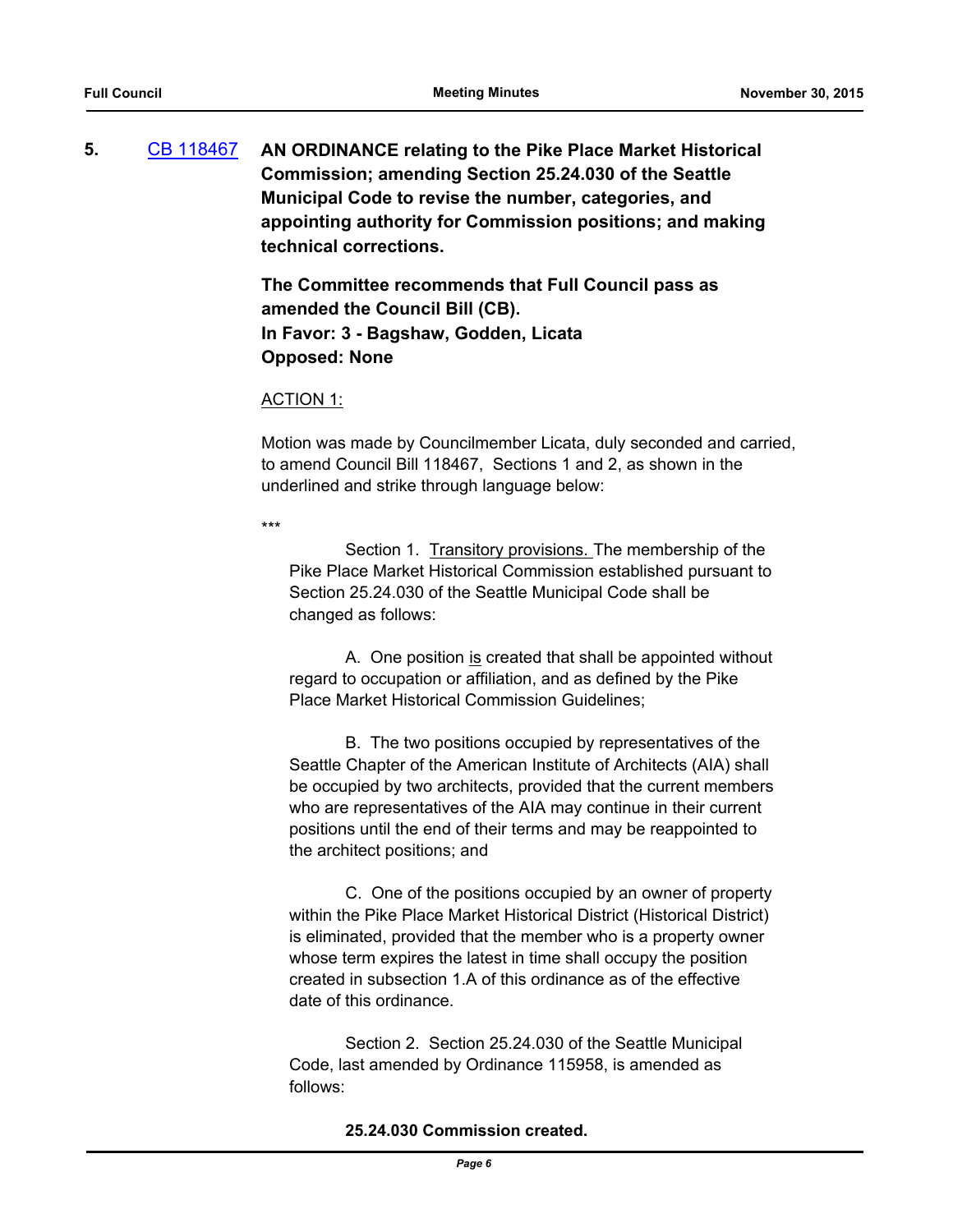A. There is created a Market Historical Commission (((hereafter called))"Commission") ((appointed by the Mayor with the consent of a majority of the City Council and to be)) composed of 12 members, whose positions shall be numbered from 1 to 12. The members shall be appointed by the Mayor and confirmed by the City Council. The Commission shall be composed of two  $((2))$  representatives  $((each))$  from the Friends of the Market, Inc. (positions 1 and 2), ((Allied Arts of Seattle, Inc., and the Seattle Chapter of the American Institute of Architects; and two (2))) two architects (positions 3 and 4), two merchants of the Market (positions 5 and 6), two residents of the Historical District (positions 7 and 8), one owner( $(s)$ ) of property within the Historical District (position 9), two representatives of Allied Arts of Seattle, Inc. (positions 10 and 11), ((two  $(2)$ ) merchants of the markets, and two (2) residents of the Historical District)) and one representative that shall be appointed without regard to occupation or affiliation (position 12). For purposes of this Section 25.24.030, "merchants of the Market" means persons that sell merchandise or services from shops or concessions including, but not limited to, high stalls, fishmongers, and craft and produce sellers, located within the Pike Place Market Historical District, and "resident of the Historical District" means a person who occupies a primary residence they own, rent, or lease within the Pike Place Market Historical District. The Mayor shall make ((his)) appointments of the representatives of Friends of the Market  $((,))$  and Allied Arts  $((, and the Seattle Chapter of the-))$ American Institute of Architects, ) from a list of four  $((4))$ nominees submitted by each of the said organizations. The Mayor shall make appointment of position 12 from a list of four nominees submitted by the Commission.

B. Each member shall have a demonstrated sympathy with the purposes of this Chapter 25.24. The members shall serve  $((three (3) year))$  three-year terms with the terms of the first Commission to be staggered. Any vacancy in an unexpired term shall be filled in the same manner as the original appointment. A member whose term is ending may continue on an interim basis as a member with voting rights until such time as a successor for that position has been appointed and confirmed by the City Council.

\*\*\*

## ACTION 2:

Motion was made and duly seconded to pass Council Bill 118467 as amended.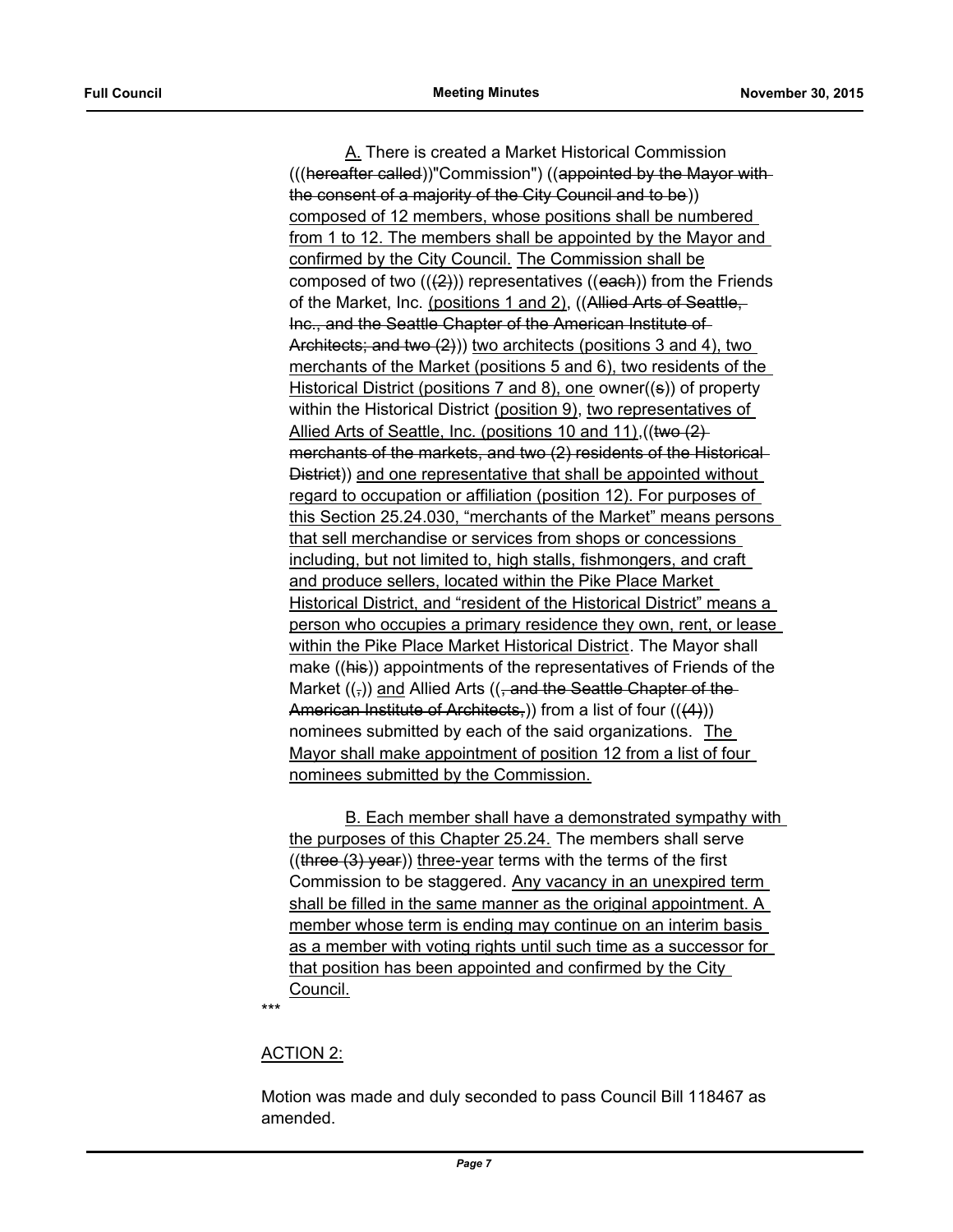**The Motion carried, the Council Bill (CB) was passed as amended by the following vote, and the President signed the Bill:**

In Favor: 8 - Burgess, Bagshaw, Godden, González, Harrell, Licata, O'Brien, Rasmussen

**Opposed:** None

**6.** [CB 118494](http://seattle.legistar.com/gateway.aspx?m=l&id=/matter.aspx?key=2832) **AN ORDINANCE relating to the water system of Seattle Public Utilities; declaring real property in the City of Lake Forest Park known as the Kenmore Reservoir Site to be surplus to The City of Seattle's needs and authorizing the Director of Seattle Public Utilities to sell the property through an open competitive process.**

> **The Committee recommends that Full Council pass as amended the Council Bill (CB). In Favor: 2 - Bagshaw, Sawant Opposed: None**

**The Council Bill (CB) was passed by the following vote and the President signed the Bill:**

In Favor: 8 - Burgess, Bagshaw, Godden, González, Harrell, Licata, O'Brien, Rasmussen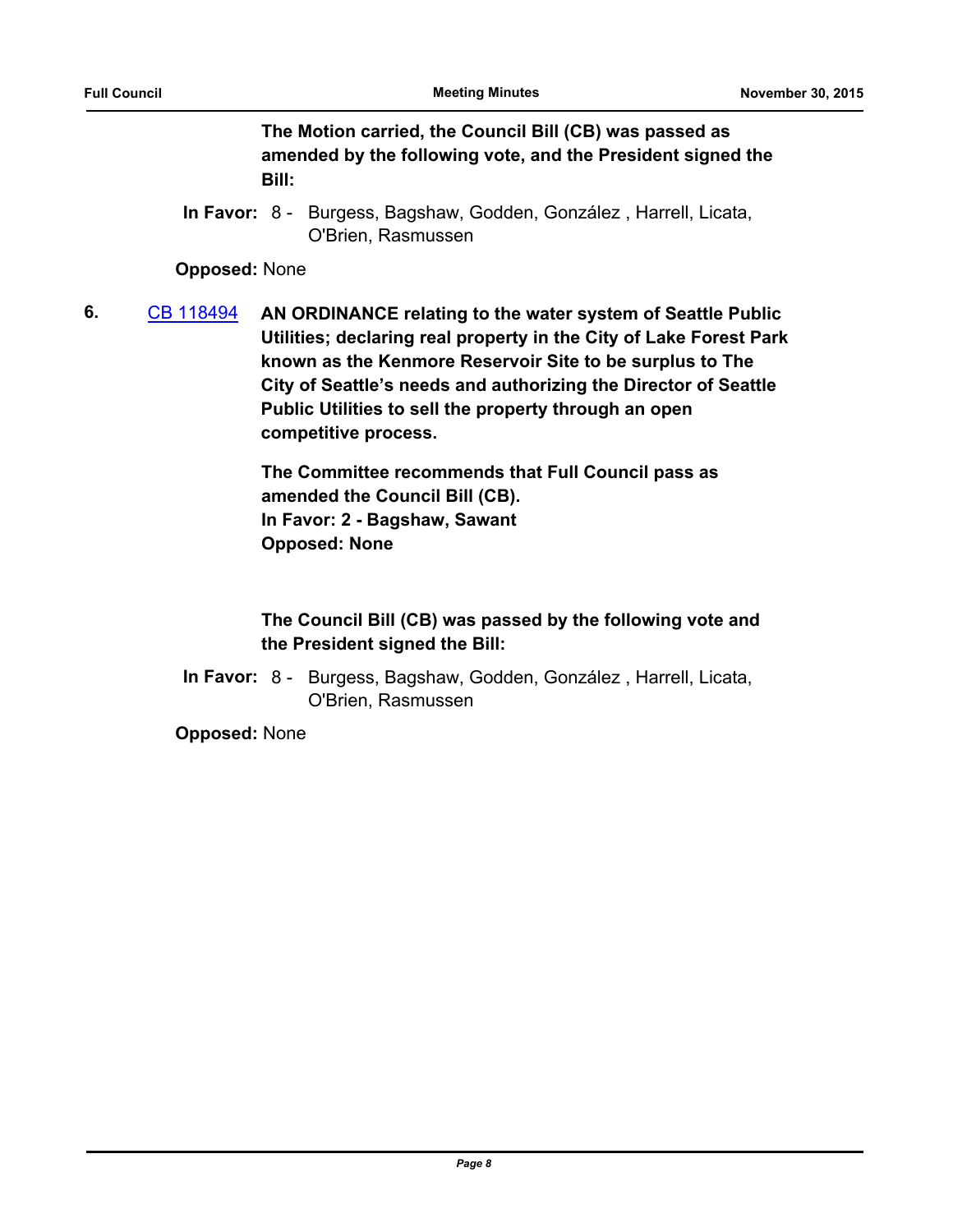**7.** [CB 118510](http://seattle.legistar.com/gateway.aspx?m=l&id=/matter.aspx?key=2882) **AN ORDINANCE relating to Seattle Public Utilities; authorizing the Director of Seattle Public Utilities to lease or acquire by negotiation or condemnation land and all other necessary property rights located at 4500 West Marginal Way Southwest, Seattle, Washington for public drainage, wastewater, and general municipal purposes, and to execute, accept and record deeds and convenient documents and agreements deemed by the Director to be necessary to this transaction on behalf of the City; placing the conveyed real properties under the jurisdiction of Seattle Public Utilities; and ratifying and confirming certain prior acts.**

> **The Committee recommends that Full Council pass the Council Bill (CB). In Favor: 2 - Bagshaw, Sawant Opposed: None**

# **The Council Bill (CB) was passed by the following vote and the President signed the Bill:**

In Favor: 8 - Burgess, Bagshaw, Godden, González, Harrell, Licata, O'Brien, Rasmussen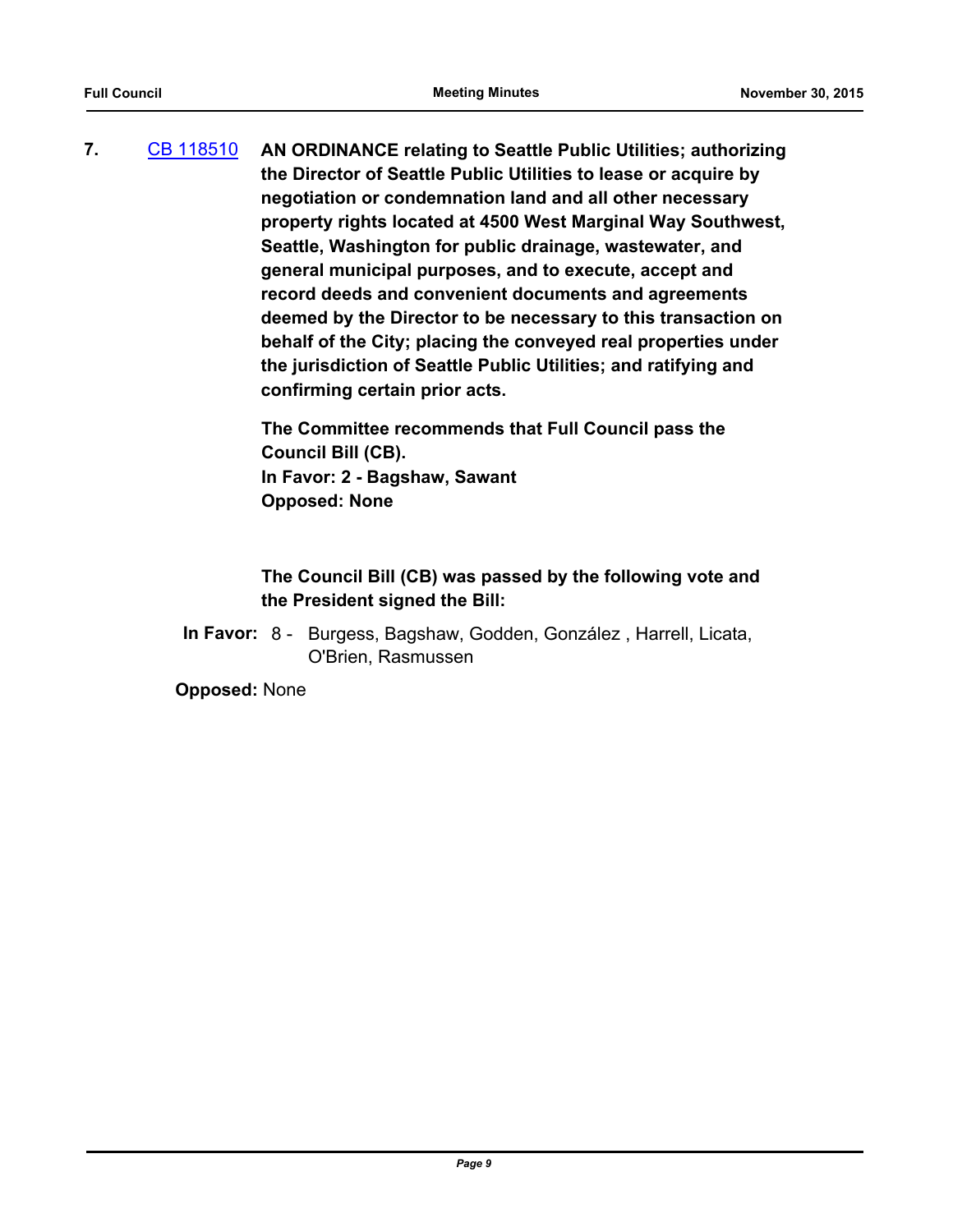**8.** [CB 118566](http://seattle.legistar.com/gateway.aspx?m=l&id=/matter.aspx?key=3087) **AN ORDINANCE relating to the Seattle Public Utilities; declaring certain real property rights as being surplus to the City's municipal utility needs; granting non-exclusive easements to The City of Renton for an ingress and egress roadway, including related slope and drainage utility purposes, and a temporary construction easement, upon, under, and across a portion of the City's Cedar River Pipeline right-of-way, located in the southwest quarter of the southeast quarter of Section 21, Township 23 North, Range 5 East, W.M., King County, Washington; and ratifying and confirming certain prior acts.**

> **The Committee recommends that Full Council pass the Council Bill (CB). In Favor: 2 - Bagshaw, Sawant Opposed: None**

**The Council Bill (CB) was passed by the following vote and the President signed the Bill:**

In Favor: 8 - Burgess, Bagshaw, Godden, González, Harrell, Licata, O'Brien, Rasmussen

**Opposed:** None

## **TRANSPORTATION COMMITTEE**

**9.** [CB 118570](http://seattle.legistar.com/gateway.aspx?m=l&id=/matter.aspx?key=3111) **AN ORDINANCE granting Swedish Health Services d.b.a. Swedish Medical Center/Ballard permission to maintain and operate a pedestrian skybridge and private utilities over and across Tallman Avenue Northwest, north of Northwest Central Avenue, for a ten-year term, renewable for two successive ten-year terms; specifying the conditions under which this permit is granted; providing for the acceptance of the permit and conditions; and ratifying and confirming certain prior acts.**

> **The Committee recommends that Full Council pass the Council Bill (CB). In Favor: 3 - Rasmussen, O'Brien, Godden Opposed: None**

**The Council Bill (CB) was passed by the following vote and the President signed the Bill:**

In Favor: 8 - Burgess, Bagshaw, Godden, González, Harrell, Licata, O'Brien, Rasmussen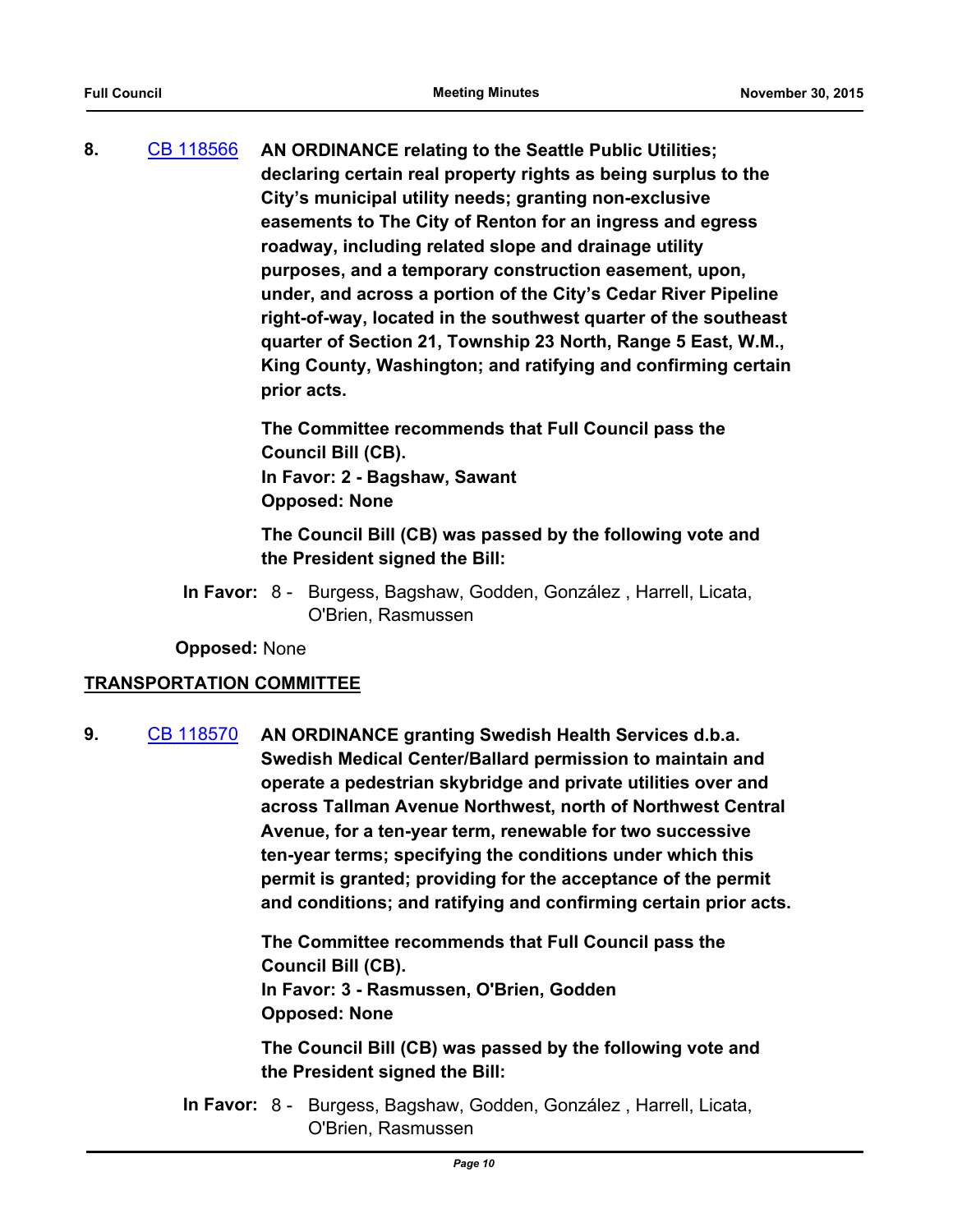# **Opposed:** None

**10.** [CB 118571](http://seattle.legistar.com/gateway.aspx?m=l&id=/matter.aspx?key=3295) **AN ORDINANCE vacating the northern 273 feet of the alley in Block 93, D.T. Denny's First Addition to North Seattle in the block bounded by Mercer Street, Westlake Avenue North, Republican Street, and 9th Avenue North in the South Lake Union neighborhood of Seattle, on the petition of City Place VI, LLC (Clerk File 312425).**

> **The Committee recommends that Full Council pass the Council Bill (CB). In Favor: 3 - Rasmussen, O'Brien, Godden Opposed: None**

# **The Council Bill (CB) was passed by the following vote and the President signed the Bill:**

In Favor: 8 - Burgess, Bagshaw, Godden, González, Harrell, Licata, O'Brien, Rasmussen

## **Opposed:** None

**11.** [CB 118598](http://seattle.legistar.com/gateway.aspx?m=l&id=/matter.aspx?key=2322) **AN ORDINANCE vacating a subterranean portion of the west side of 5th Avenue between Columbia Street and Marion Street, on the petition of Fifth & Columbia Investors, LLC (Clerk File 309447).**

> **The Committee recommends that Full Council pass the Council Bill (CB). In Favor: 3 - Rasmussen, O'Brien, Godden Opposed: None**

# **The Council Bill (CB) was passed by the following vote and the President signed the Bill:**

In Favor: 8 - Burgess, Bagshaw, Godden, González, Harrell, Licata, O'Brien, Rasmussen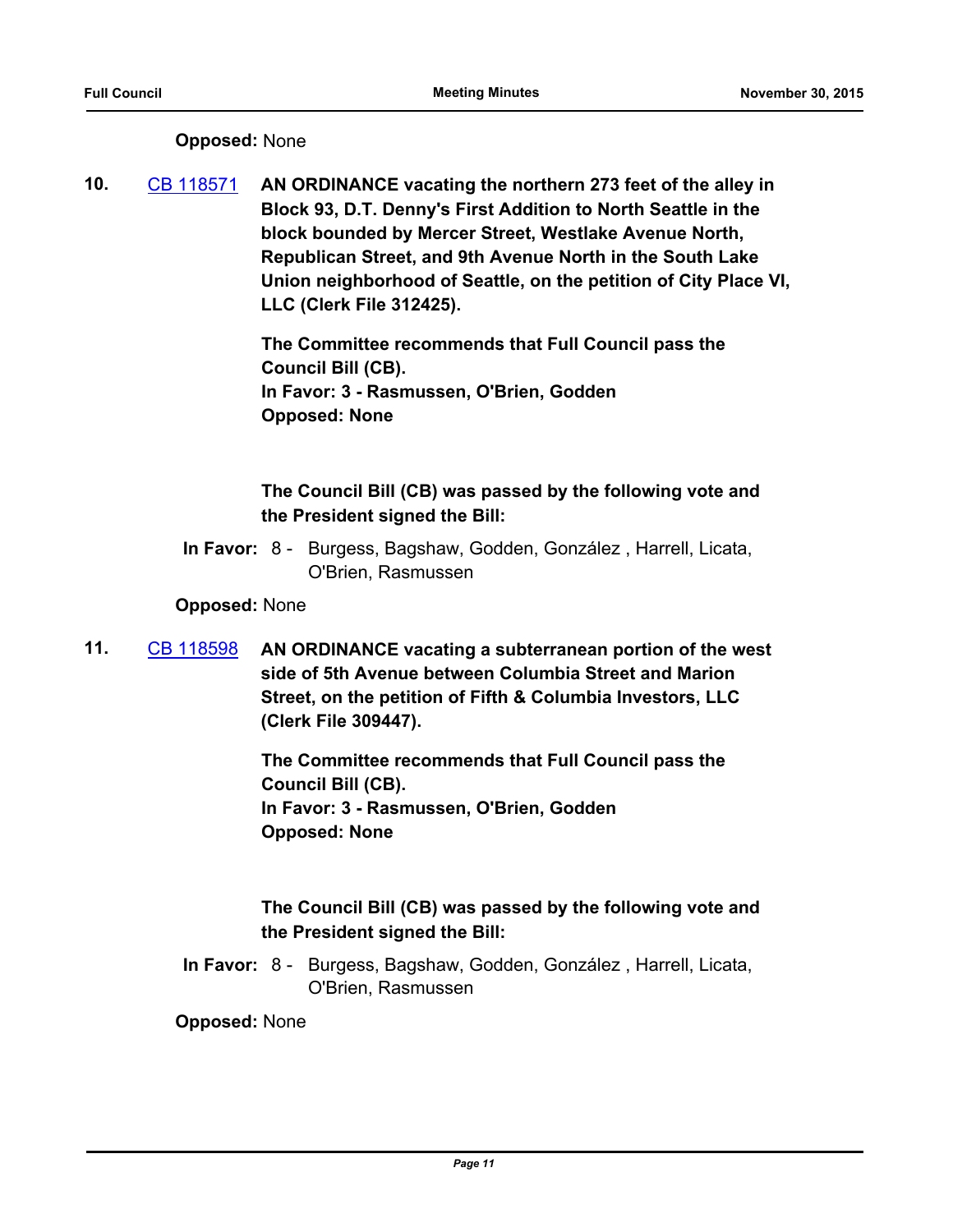**12.** [CB 118572](http://seattle.legistar.com/gateway.aspx?m=l&id=/matter.aspx?key=3042) **AN ORDINANCE accepting the gift of an automated bicycle counter display and funding for installation of the display; and ratifying and confirming certain prior acts.**

> **The Committee recommends that Full Council pass the Council Bill (CB). In Favor: 3 - Rasmussen, O'Brien, Godden Opposed: None**

# **The Council Bill (CB) was passed by the following vote and the President signed the Bill:**

In Favor: 8 - Burgess, Bagshaw, Godden, González, Harrell, Licata, O'Brien, Rasmussen

## **Opposed:** None

**13.** [Res 31629](http://seattle.legistar.com/gateway.aspx?m=l&id=/matter.aspx?key=2875) **A RESOLUTION granting conceptual approval to SP Greenwood LLC to construct and maintain a public art installation on a portion of Northwest 85th Street, west of 1st Avenue Northwest, as part of the Janus mixed-use project.**

> **The Committee recommends that Full Council adopt the Resolution (Res). In Favor: 3 - Rasmussen, O'Brien, Godden Opposed: None**

**The Resolution (Res) was adopted by the following vote and the President signed the Resolution.**

In Favor: 8 - Burgess, Bagshaw, Godden, González, Harrell, Licata, O'Brien, Rasmussen

**Opposed:** None

# **J. ADOPTION OF OTHER RESOLUTIONS**